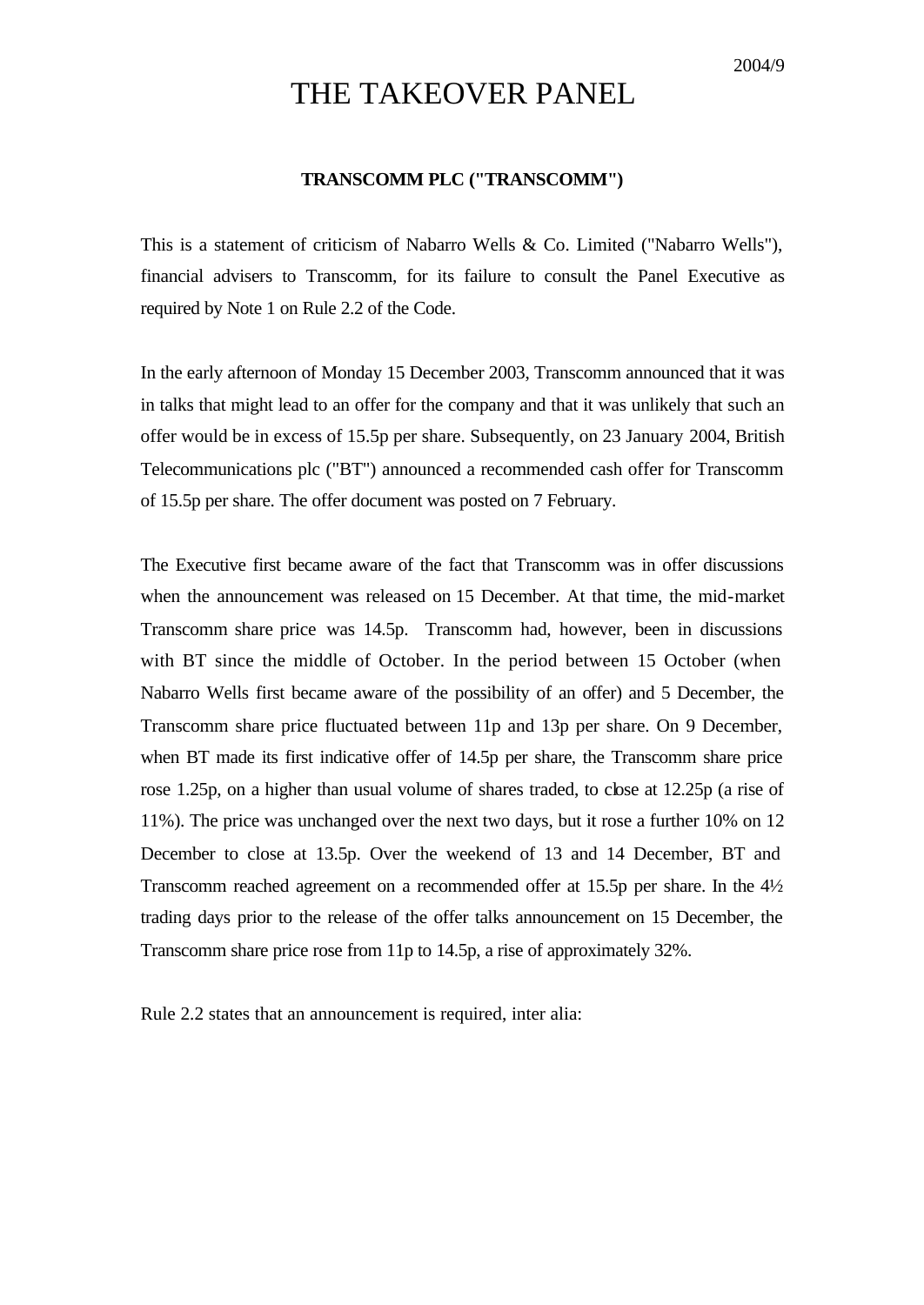"(c) when, following an approach to the offeree company, the offeree company is the subject of rumour and speculation or there is an untoward movement in its share price;".

Note 1 on Rule 2.2 provides that:

## "1. Panel to be consulted

Whether or not a movement in the share price of a potential offeree company is untoward for the purposes of Rule 2.2(c) …… is a matter for the Panel to determine. The question will be considered in the light of all relevant facts and not solely by reference to the absolute percentage movement in the price. Facts which may be considered to be relevant in determining whether a price movement is untoward ….. include general market and sector movements, publicly available information relating to the company, trading activity in the company's securities and the time period over which the price movement has occurred. This list is purely illustrative and the Panel will take account of such other factors as it considers appropriate. The percentage thresholds specified below in respect of price movements relate solely to the latest point at which consultation with the Panel is required; consultation will not necessarily lead to a requirement to make an announcement.

In the case of Rule 2.2(c), unless an immediate announcement is to be made, the Panel should be consulted at the latest when the offeree company becomes the subject of any rumour and speculation or where there is a price movement of 10% or more above the lowest share price since the time of the approach. An abrupt rise of a smaller percentage (for example, a rise of 5% in the course of a single day) could also be regarded as untoward and accordingly the Panel should be consulted in such circumstances."

Rule 2.3 allocates the responsibility for making an announcement and states that:

"Following an approach to the board of the offeree company which may or may not lead to an offer, the primary responsibility for making an